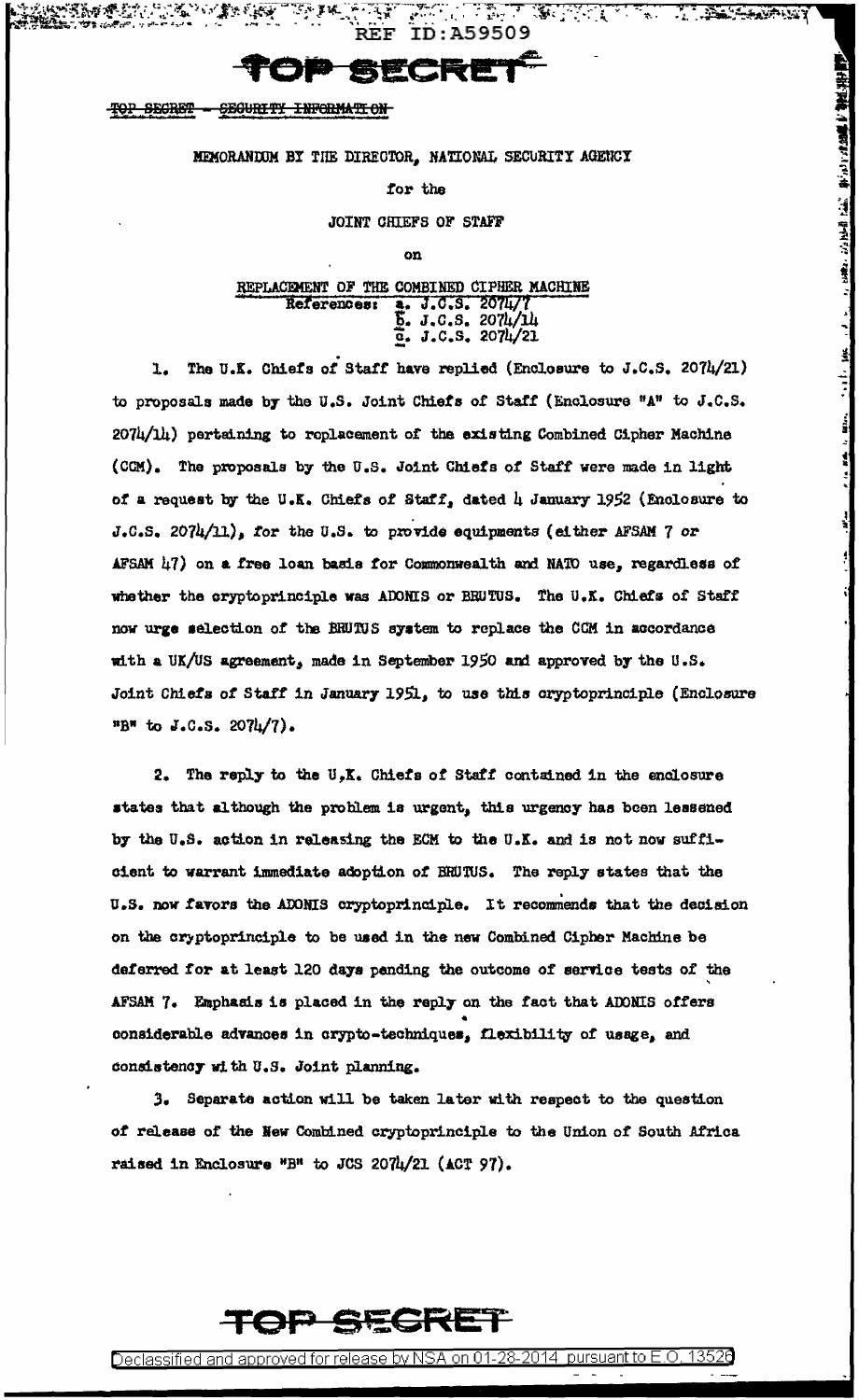REF ID:A59509 TCP SECRET

 $\ddot{\phantom{a}}$ 

4. It is recommended that the draft memorandum in the Enclosure be forwarded to the Representatives of the U.K. Chiefs of Staff.

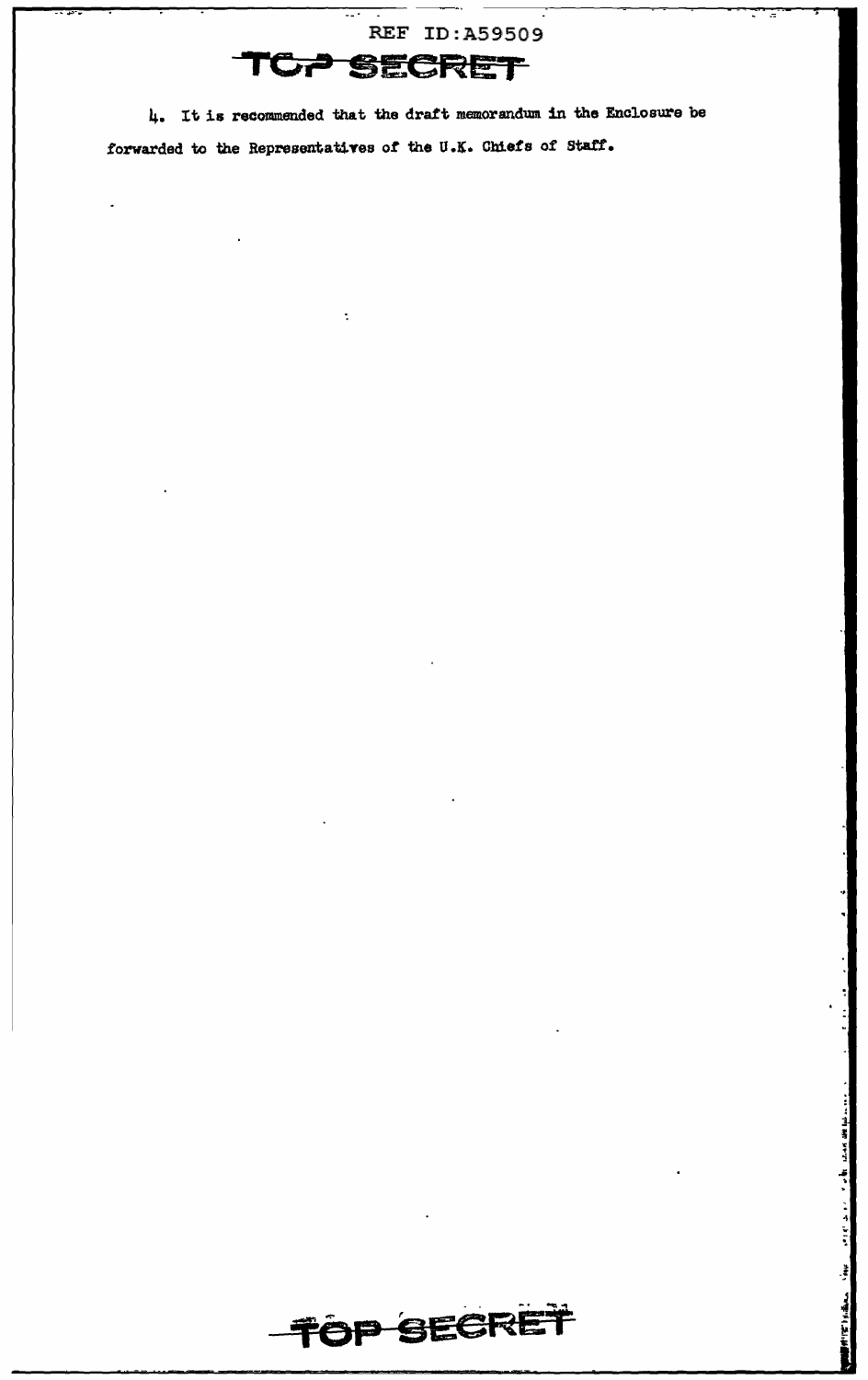SECURITY INFORMATION **SECRET** 

### ENCLOSURE DRAFT

MENORANDUM FOR THE REPRESENTATIVES OF THE UNITED KINGDOM CHIEFS OF STAFF Subject: Replacement of the Combined Cipher Machine

1. The U.S. Joint Chiefs of Staff have studied the memorandum from the U.K. Chiefs of Staff, ACT 96, dated 5 December 1952, and regret that they cannot agree which wish to the proposals in paragraph 6 thereof.

2. The U.S. Joint Chiefs of Staff agree as to the urgency of reaching a practicable and acceptable solution to the problem but do not believe that the urgency is such as to compel immediate adoption of BRUTUS, which embodies a cryptoprinciple they no longer favor.

3. The U.S. Joint Chiefs of Staff are now inclined most favorably toward the adoption of the ADONIS cryptoprinciple, which represents important advances in crypto-techniques. They consider that the 36-point wired rotors used in ADDNIS offer greater flexibility and opportunity for the use of secure cryptoprinciples than do 26-point rotors. The United States has standardized on a family of developments, including teletype, utilizing 36-point rotors. The U.S. Joint Chiefs of Staff desire, therefore, not to project into the future a cryptoprinciple for Combined and NATO use which would be incompatible with other United States cryptodevelopments. In view of the fact that the United Kingdom is compelled to use a single machine to meet U.K., Commonwealth, Combined, and NATO requirements, it seems that it would be to the advantage of the U.K. also to standardize on a machine capable of using 36-point rotors.

4. The U.S. Services have already agreed that the ADOMIS cryptoprinciple will be adopted at an early date as a basic system for U.S. Joint communications, if service tests (field trials) prove the AFSAM-7 satisfactory.

5. Although the U.S. has experienced obuild delays in the production of its embodiments of the ADONIS cryptoprinciple, one of these embodiments, the AFSAM-7, is now well in production and service tests by U.S. Services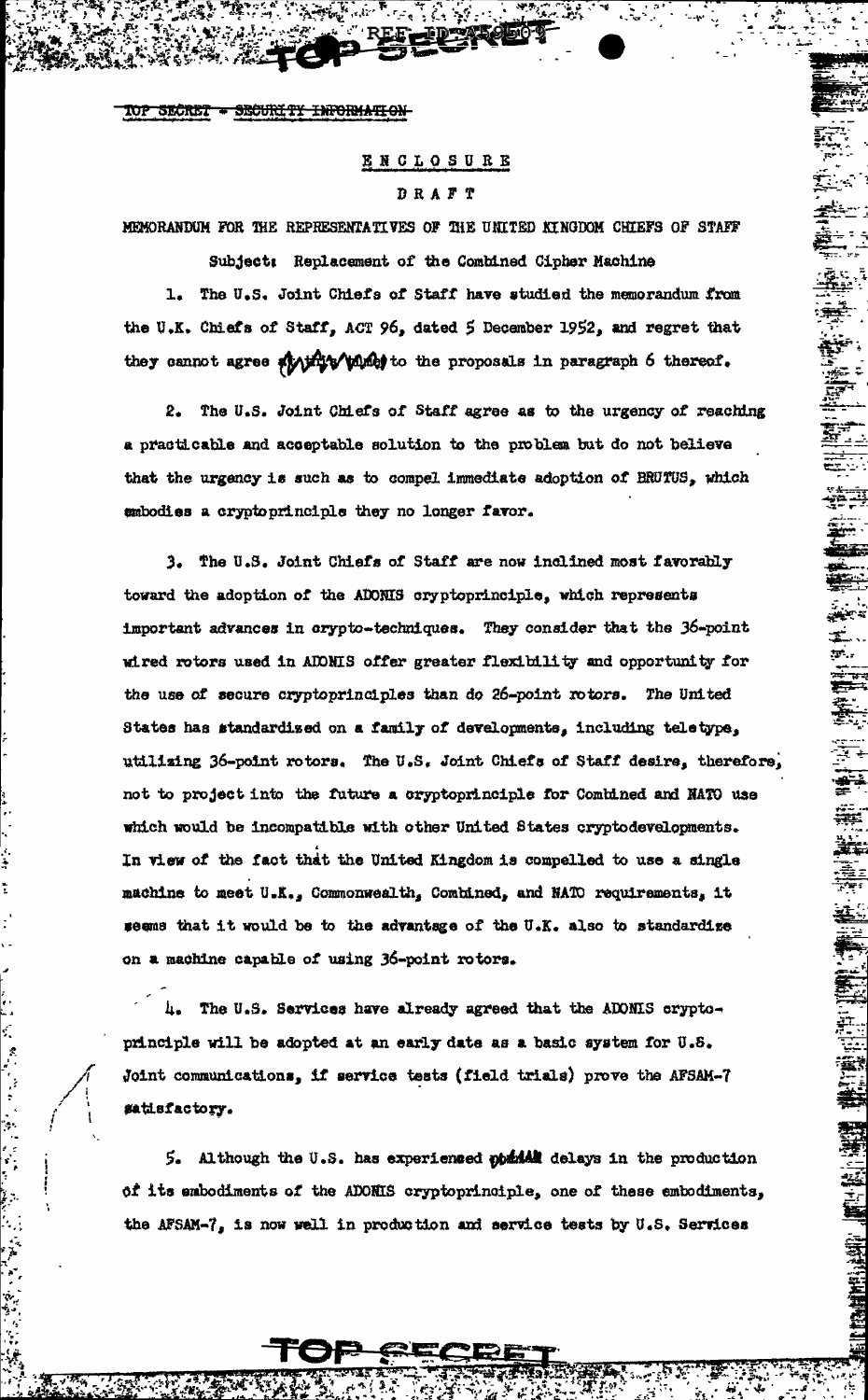## SECRET

#### TOP SECRET

Lyne

Pow

of final production models will be completed within the next 120 days. The U.S. has already supplied the U.K. with one of the recently delivered pre-production models of the equipment, for study and familiarization, and plans to furnish 10 to 15 final production models (previously scheduled for delivery by 1 January 1953) by 1 March 1953, for U.K. field trials.

 $ID: A59509 -$ 

÷,

**情報**的 権度整治 10 年度

 $\overline{\Sigma}$ 

÷

 $\ddot{\cdot}$ 

್

 $\begin{smallmatrix}&&1\\1&&1\\1&&1\end{smallmatrix}, \begin{smallmatrix}&&1\\1&&1\\1&&1\end{smallmatrix}, \begin{smallmatrix}&&1\\1&&1\\1&&1\end{smallmatrix} \end{smallmatrix}$ 

通道 医腰内部 建重叠 计可变 法行为 化二次分子 法医疗 化二氧化合物 医肝下静脉

露当学っ

¢

6. If upon completion of the U.S. service tests of the AFSAM-7, the U.S. Joint Chiefs of Staff determine that the equipment has proved to be deir present when from - is to propose to the 11 يبارده محادر acceptable, they vill received the adoption of the ADONIS cryptoprinciply, as auritoried un the for Combined and NATO use. SAM-7,

 $\sqrt{2}$ . 7. The U.S. Joint Chiefs of Staff appreciate the apprehensions of the British Chiefs of Staff that outbreak of hostilities might find the British Services inadequately equipped for secure National, Combined, or NATO communications. They have therefore explored the possibility of allaying these apprehensions.

4. In January, 1950, the U.S. Joint Chiefs of Staff assured the British Chiefs of Staff thay they would endeavor, in the event of an emergency occurring before the new CCM became available, to provide the U.K. with a limited number of cipher machines of adequate security to meet immediate urgent needs of highest command Combined communications. Rather than wait for an emergency the U.S. Chiefs of Staff have authorized the Director of the National Security Agency to disclose the ECM principles to appropriate U.K. authorities and with them to plan for the introduction of available quantities of ECM's for Combined communications. It is understood that as a result of recent planning which the U.K. and the U.S., involving Combined use of the ECM and redistribution of the CCM, a significant additional quantity of CCM's is now available. This action together with a recent revision downward of NATO requirements for the CCM indicates that the latter can now be substantially met.

b. In order to enable the U.K. to meet the 1 January 1955 date for the initiation of the program for the replacement of the Combined Gipher Machine, the U.S. would be prepared to make available to the U.K.,